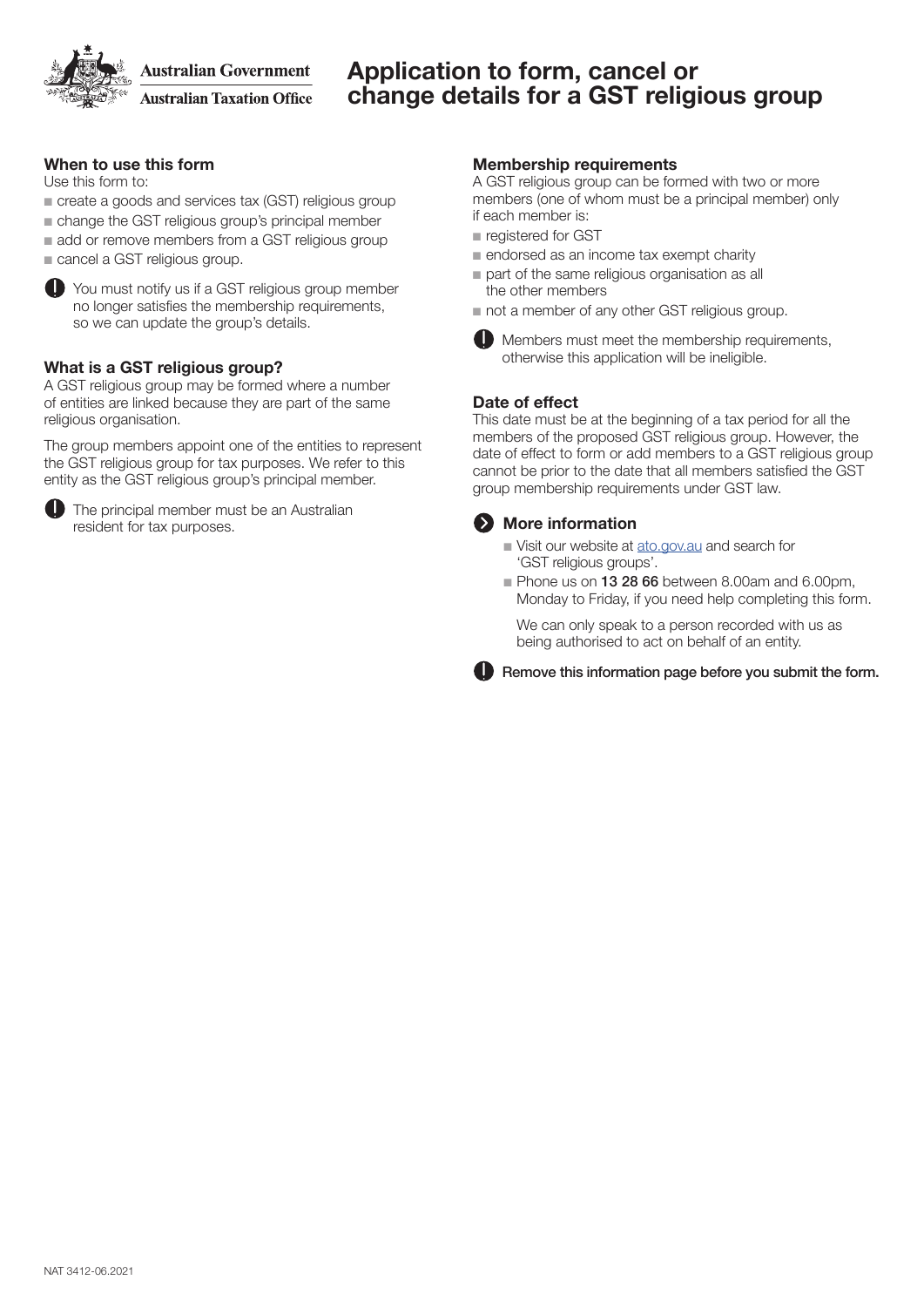**Australian Government** 

**Australian Taxation Office** 

## Application to form, cancel or change details for a GST religious group

### When completing this form

if you are filling in this form by hand:

- n print clearly in BLOCK LETTERS using a black or dark blue pen
- $\blacksquare$  place  $X$  in all applicable boxes
- $\blacksquare$  do not use correction fluid or covering stickers
- $\blacksquare$  check you have signed and dated the declaration
- $\blacksquare$  make a copy for your records
- $\blacksquare$  mail or fax your completed form to the address shown on page 9.

If you are filling in this form on screen:

- $\blacksquare$  download a copy of this form to your computer
- $\blacksquare$  when complete, print two copies
- $\blacksquare$  sign and date the declaration
- $\blacksquare$  mail or fax your completed form to the address shown on page 9
- $\blacksquare$  keep the second copy for your records.

## Section A: GST religious group principal member information

| 1              | What type of application are you submitting? (You may select more than one.)                                                                                                                                                                                                                                                                                                                                           |  |  |
|----------------|------------------------------------------------------------------------------------------------------------------------------------------------------------------------------------------------------------------------------------------------------------------------------------------------------------------------------------------------------------------------------------------------------------------------|--|--|
|                | Creating a group - complete sections A, B, C and H                                                                                                                                                                                                                                                                                                                                                                     |  |  |
|                | Changing a group's principal member – complete sections A, D and H                                                                                                                                                                                                                                                                                                                                                     |  |  |
|                | Cancelling a group – complete sections $A$ , $E$ and $H$                                                                                                                                                                                                                                                                                                                                                               |  |  |
|                | Adding members to a group – complete sections $A$ , $B$ , $F$ and $H$                                                                                                                                                                                                                                                                                                                                                  |  |  |
|                | Removing members from a group – complete sections $A$ , $G$ and $H$                                                                                                                                                                                                                                                                                                                                                    |  |  |
| $\overline{2}$ | What is the Australian business number (ABN) of the GST religious group's principal member?<br>■ If forming a GST religious group, this will be the ABN of the nominated principal member for the group.<br>For all other purposes, this will be the ABN of the GST religious group's existing principal member recorded on our system.<br>ID<br>The principal member must be an Australian resident for tax purposes. |  |  |
| 3              | What is the legal name of the GST religious group's principal member?                                                                                                                                                                                                                                                                                                                                                  |  |  |

## Section B: Entitlement to register

| 4              | Is each proposed member registered for GST?                                                                                                       |  |  |
|----------------|---------------------------------------------------------------------------------------------------------------------------------------------------|--|--|
|                | The proposed member can phone us to register for GST. See information page for our contact details.<br><b>No</b>                                  |  |  |
|                | Yes                                                                                                                                               |  |  |
| 5              | Is each proposed member endorsed as an income tax charity?                                                                                        |  |  |
|                | Refer to Application for endorsement for charity tax concessions on ato.gov.au, then download, complete and forward the application to us.<br>No  |  |  |
|                | Yes                                                                                                                                               |  |  |
| 6              | Is each proposed member part of the same religious organisation as all the other members?                                                         |  |  |
|                | You cannot add an entity from a different religious organisation.<br><b>No</b>                                                                    |  |  |
|                | Yes                                                                                                                                               |  |  |
| $\overline{7}$ | Do any of the proposed members belong to another GST religious group?                                                                             |  |  |
|                | No                                                                                                                                                |  |  |
|                | You cannot add an entity that is a member of another GST religious group.<br><b>Yes</b>                                                           |  |  |
|                | There may be other regulatory requirements which affect your entitlement to form a GST religious group.<br>We will contact you should this occur. |  |  |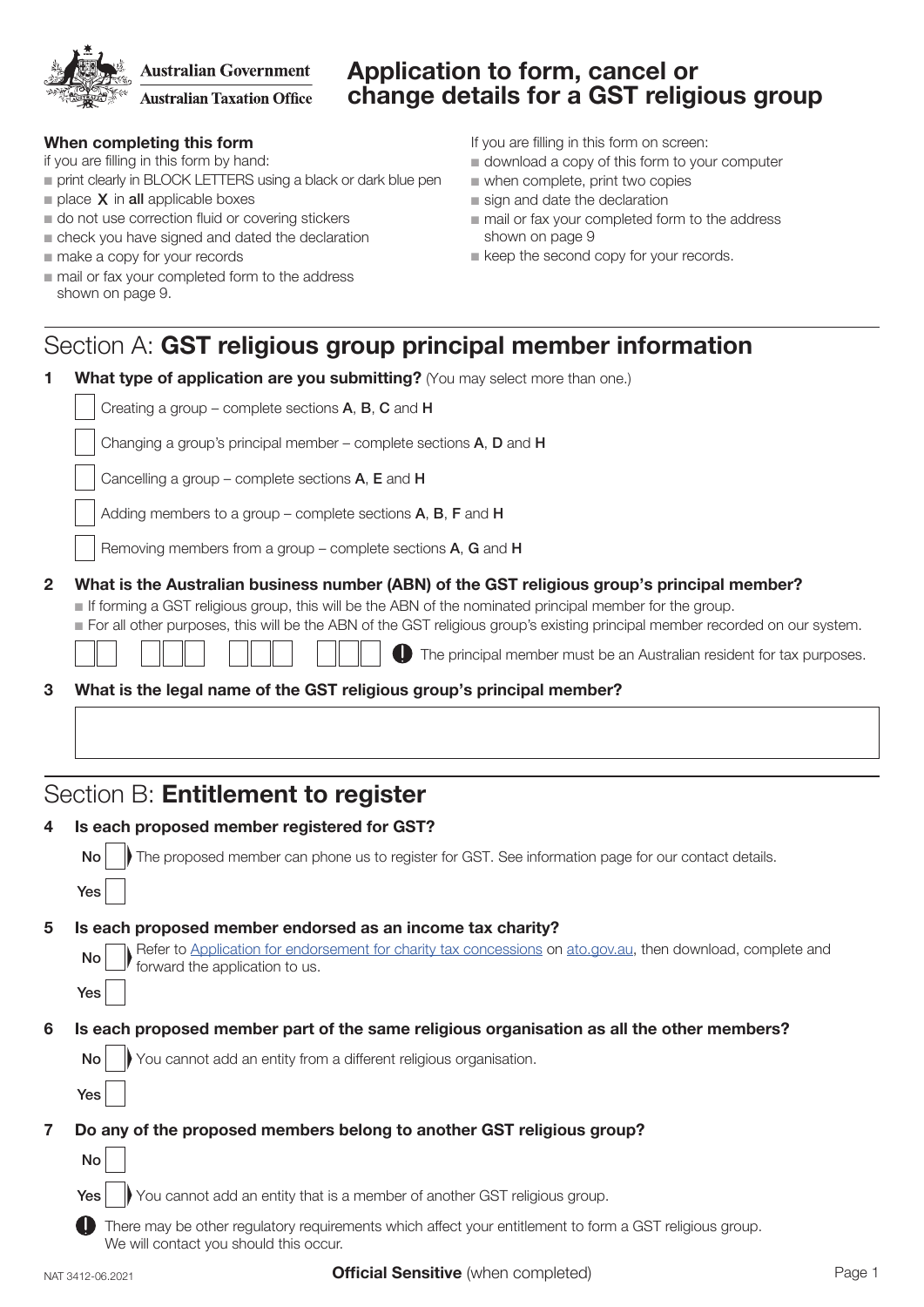# Section C: Are you creating a GST religious group?

|  |  | $No \nightharpoonup$ Go to section D. | Yes |
|--|--|---------------------------------------|-----|
|--|--|---------------------------------------|-----|

 If there are more than four members, provide these details on a separate sheet of paper:  $i$  title each page with 'Add member'

- $\blacksquare$  the name of the principal member of the GST religious group (as provided at question 3)
- $\blacksquare$  all information we request at question 8.

### 8 What is the ABN and legal name of each proposed member?

Do not include the principal member here. This has already been provided at section A.

|   | <b>ABN</b><br>Legal name                                                                                                                                                                                       |
|---|----------------------------------------------------------------------------------------------------------------------------------------------------------------------------------------------------------------|
|   |                                                                                                                                                                                                                |
|   | <b>ABN</b><br>Legal name                                                                                                                                                                                       |
|   |                                                                                                                                                                                                                |
|   | <b>ABN</b><br>Legal name                                                                                                                                                                                       |
|   |                                                                                                                                                                                                                |
|   | <b>ABN</b><br>Legal name                                                                                                                                                                                       |
|   |                                                                                                                                                                                                                |
| 9 | Does each proposed member meet the membership requirements?<br>See information page for our<br>$\bullet$<br>contact details.<br>Phone us to make necessary changes prior to submitting this application.<br>No |
|   | Yes                                                                                                                                                                                                            |
|   | 10 What is the agreed date for the creation of the group?<br>See information page.<br>Ð<br>Month<br>Day<br>Year                                                                                                |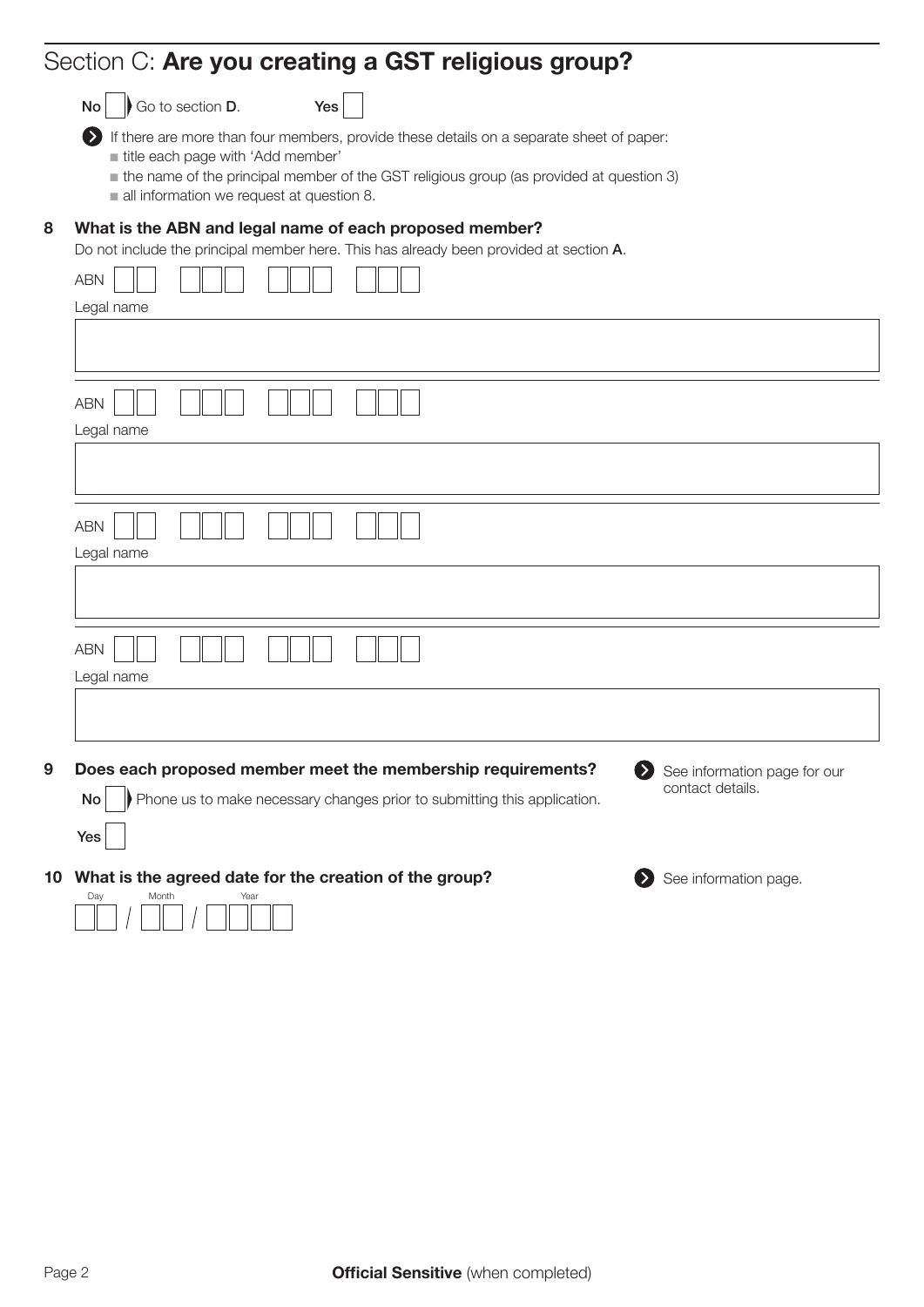| Section D: Are you changing the GST religious group's<br>principal member?                                                                                                                       |
|--------------------------------------------------------------------------------------------------------------------------------------------------------------------------------------------------|
| Go to section E.<br>Yes<br><b>No</b>                                                                                                                                                             |
| 11 What is the Australian business number (ABN) of the new principal member?                                                                                                                     |
| 12 What is the legal name of the new principal member?                                                                                                                                           |
|                                                                                                                                                                                                  |
| If you want to add a new principal member to the GST religious group, complete section F. If you want to remove the<br>former principal member from the GST religious group, complete section G. |
| 13 From what date does this take effect?<br>Dav<br>Month<br>Year                                                                                                                                 |
|                                                                                                                                                                                                  |
| A person authorised by the former principal member and a person authorised by the new principal member must sign the<br>declaration at section <b>H</b> .                                        |
| Section E: Are you cancelling a GST religious group?                                                                                                                                             |
| Go to section <b>F</b> . $Yes$<br>This will cancel the group represented by the entity specified at section A.<br>No                                                                             |
| 14 From what date does this take effect?                                                                                                                                                         |
| Dav<br>Month<br>Year                                                                                                                                                                             |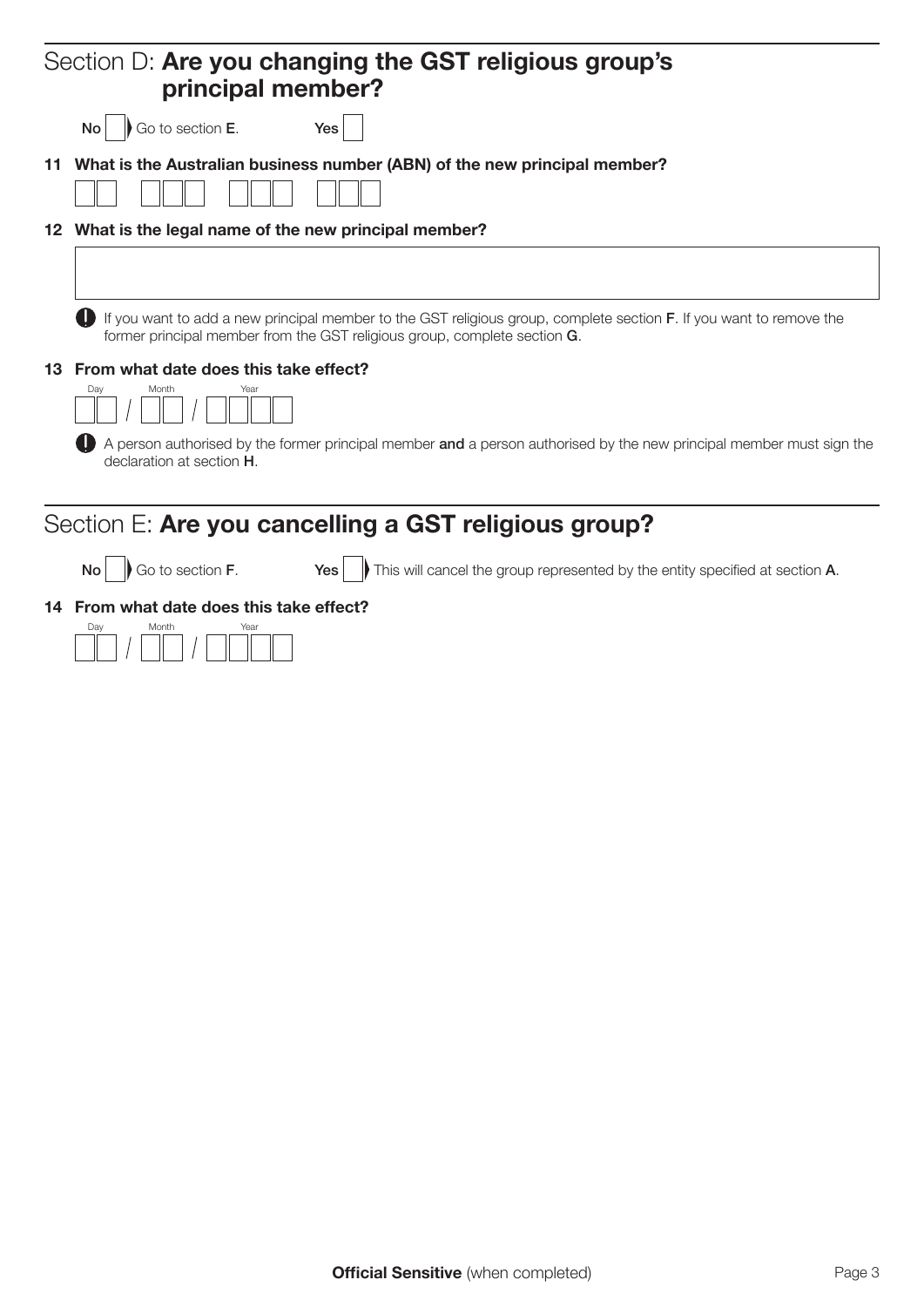# Section F: Are you adding GST religious group members?

 $\overline{\mathsf{No}}$  Go to section G.

| ٠ |  |
|---|--|
|---|--|

If there are more members, provide these details on a separate sheet of paper:

title each page with 'Add new GST religious group member'

 $\blacksquare$  the name of the GST religious group's principal member (as provided at question 3)

 $\blacksquare$  all information we request at question 15.

### 15 What is the ABN and legal name of each new member?

Do not include the GST religious group principal member here. This has already been provided at section A.

| ABN                                                                     |
|-------------------------------------------------------------------------|
| Legal name                                                              |
|                                                                         |
|                                                                         |
| Day<br>Month<br>Year<br>From what date is the member joining the group? |
| <b>ABN</b><br>Legal name                                                |
|                                                                         |
|                                                                         |
| Day<br>Month<br>Year<br>From what date is the member joining the group? |
| ABN                                                                     |
| Legal name                                                              |
|                                                                         |
| Day<br>Month<br>Year<br>From what date is the member joining the group? |
| ABN                                                                     |
| Legal name                                                              |
|                                                                         |
| Day<br>Year<br>Month<br>From what date is the member joining the group? |
| ABN<br>Legal name                                                       |
|                                                                         |
| Day<br>Month<br>Year<br>From what date is the member joining the group? |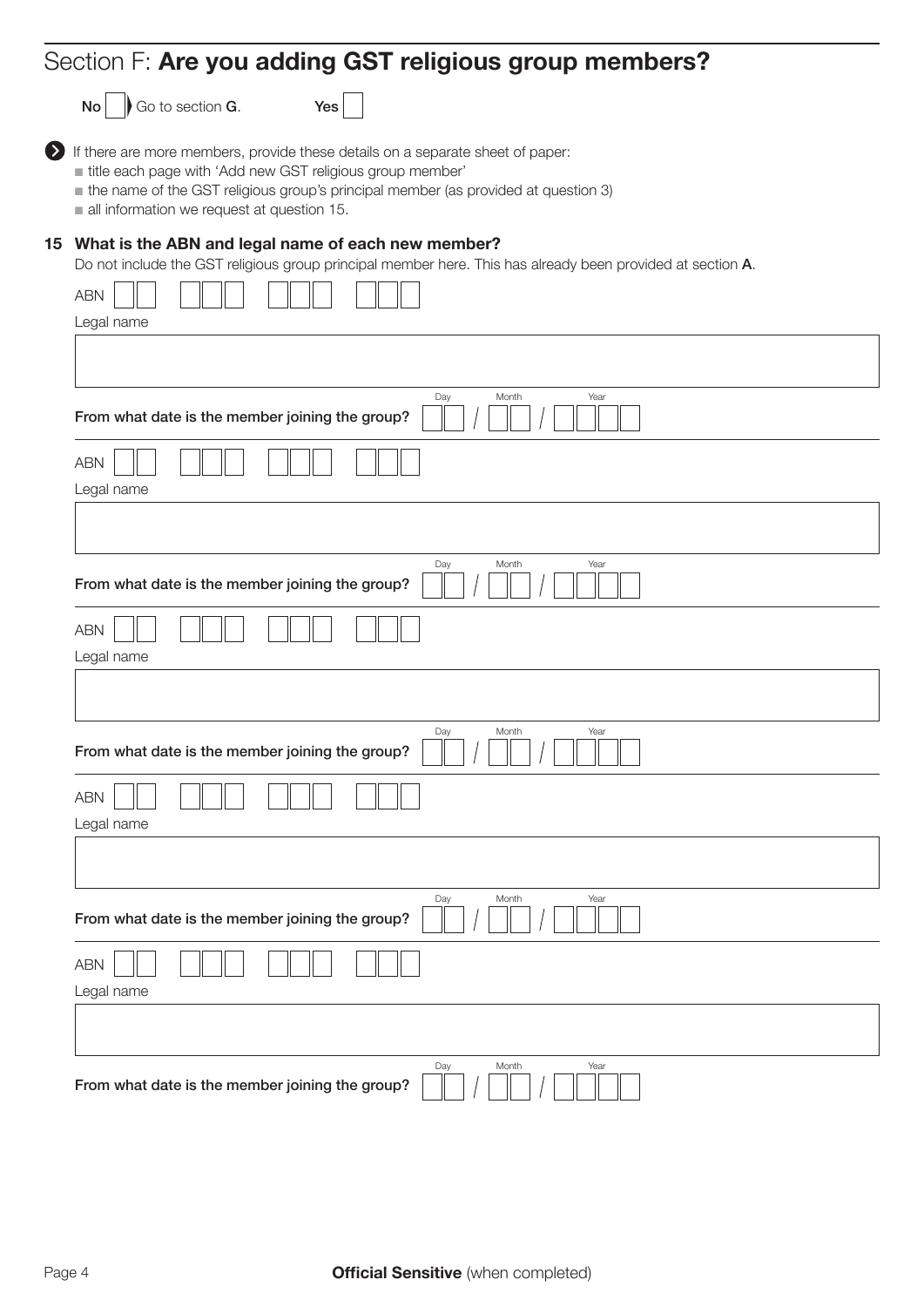|                          | Section G: Are you removing GST religious group members?                                                                                                                                                                                                                       |
|--------------------------|--------------------------------------------------------------------------------------------------------------------------------------------------------------------------------------------------------------------------------------------------------------------------------|
| Go to section H.<br>No   | Yes                                                                                                                                                                                                                                                                            |
| Ø                        | If there are more members, provide these details on a separate sheet of paper:<br>title each page with 'Remove GST religious group member'<br>the name of the GST religious group's principal member (as provided at question 3)<br>all information we request at question 16. |
|                          | If you remove all but one member from the GST religious group, we will cancel the group.                                                                                                                                                                                       |
| <b>ABN</b><br>Legal name | 16 What is the ABN and legal name of each member being removed?                                                                                                                                                                                                                |
|                          |                                                                                                                                                                                                                                                                                |
|                          | Day<br>Month<br>Year<br>From what date is the member leaving the group?                                                                                                                                                                                                        |
| <b>ABN</b><br>Legal name |                                                                                                                                                                                                                                                                                |
|                          |                                                                                                                                                                                                                                                                                |
|                          | Month<br>Year<br>Day<br>From what date is the member leaving the group?                                                                                                                                                                                                        |
| <b>ABN</b><br>Legal name |                                                                                                                                                                                                                                                                                |
|                          |                                                                                                                                                                                                                                                                                |
|                          | Day<br>Month<br>Year<br>From what date is the member leaving the group?                                                                                                                                                                                                        |
| <b>ABN</b><br>Legal name |                                                                                                                                                                                                                                                                                |
|                          |                                                                                                                                                                                                                                                                                |
|                          | Day<br>Month<br>Year<br>From what date is the member leaving the group?                                                                                                                                                                                                        |
| <b>ABN</b><br>Legal name |                                                                                                                                                                                                                                                                                |
|                          |                                                                                                                                                                                                                                                                                |
|                          | Day<br>Month<br>Year<br>From what date is the member leaving the group?                                                                                                                                                                                                        |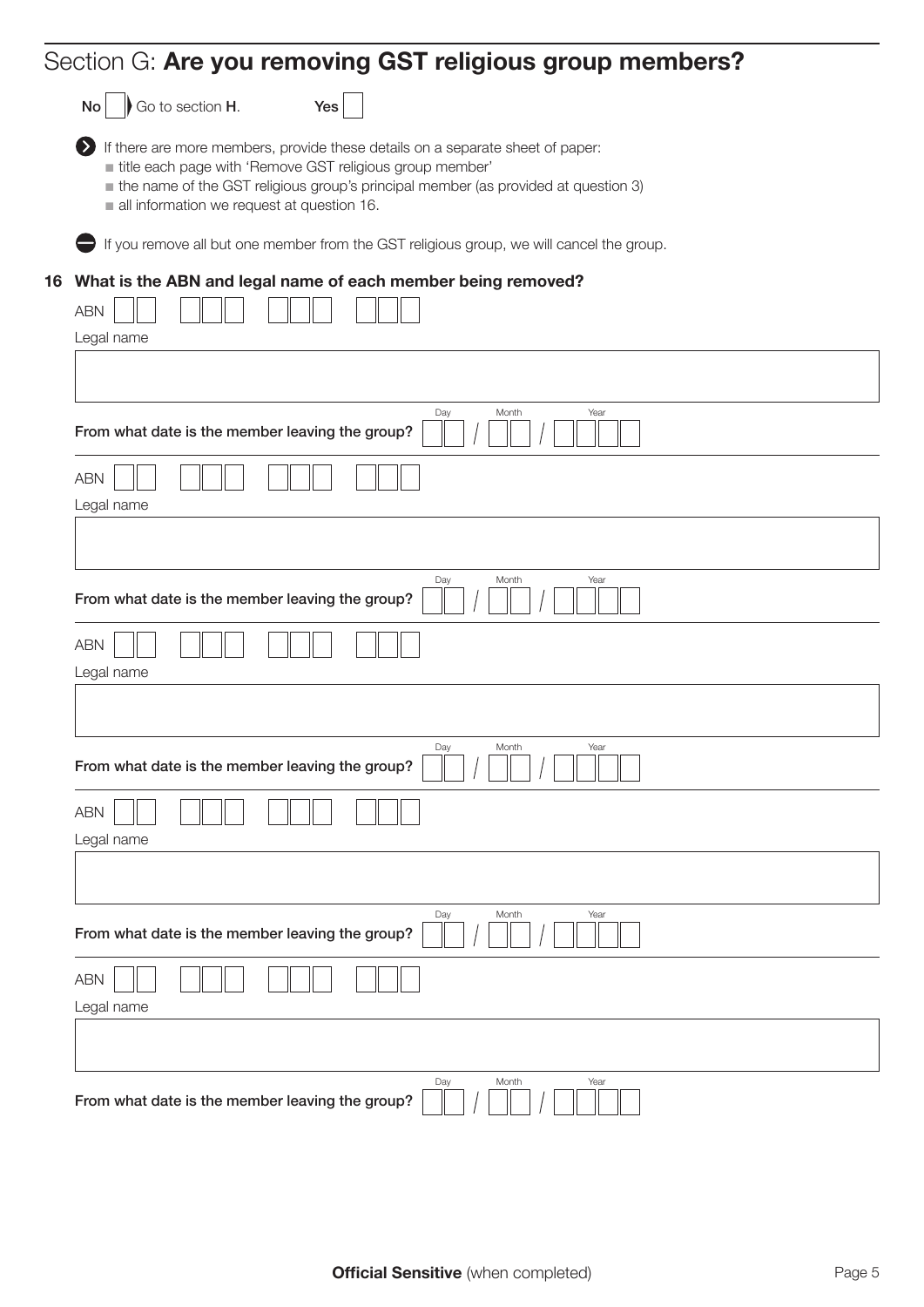# Section H: Declaration

### Who must complete and sign the declaration

Creating a group  $-$  all members of the group

Changing a group's principal member – both the old and new principal member

Cancelling a group – the principal member

Adding members to a group – the principal member and the new members

Removing members from a group – the principal member

Depending on what you select above, the person who signs and completes the declaration can only be:

- $\blacksquare$  a primary contact for the
	- nominated principal member
	- group member.
- $\blacksquare$  a person recorded with us as being authorised by the
	- principal member to act on its behalf
	- group member to act on its behalf.

### Before you sign this form

Make sure you have answered all the relevant questions correctly and read the privacy statement below before you sign and date this page. Ensure that all members meet the membership requirements for a GST religious group (see information page). An incomplete form may delay processing or affect eligibility.



### **Privacy**

Taxation law authorises the ATO to collect information and disclose it to other government agencies. This includes personal information of the person authorised to sign the declaration. For information about your privacy go to [ato.gov.au/privacy](http://www.ato.gov.au/privacy)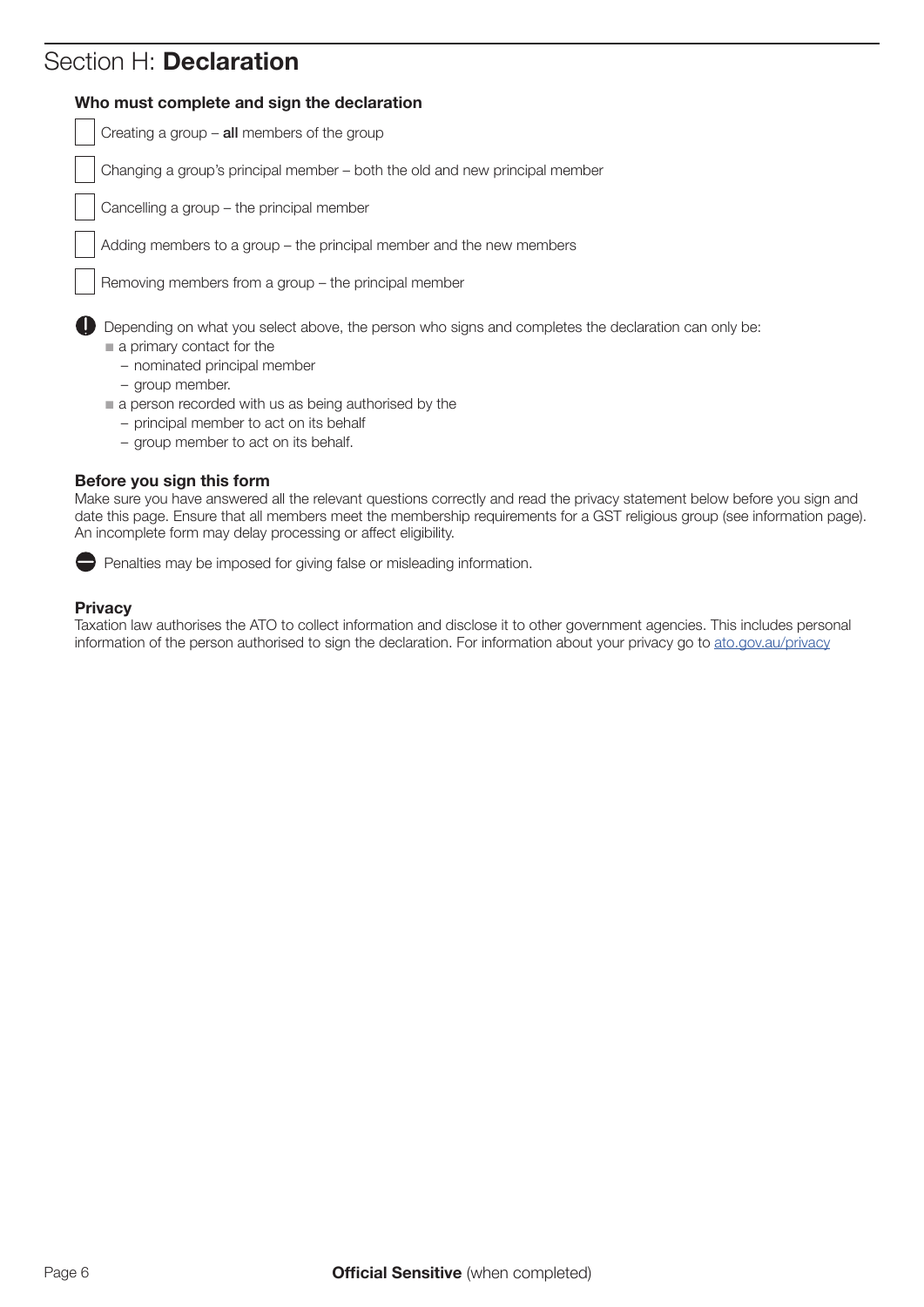## Section H: Declaration – *continued*

### 17 Who are the authorised persons signing this declaration? (Complete all fields below.)

We, the undersigned, certify that all membership requirements for the GST religious group have been met, and that the information given on this application is true and correct.

| Full name of signatory                                                                            |                                                      |  |  |
|---------------------------------------------------------------------------------------------------|------------------------------------------------------|--|--|
|                                                                                                   |                                                      |  |  |
| Position held (For example, director, trustee, bursar, registered tax or BAS agent.)              |                                                      |  |  |
|                                                                                                   |                                                      |  |  |
| Legal name of entity                                                                              |                                                      |  |  |
|                                                                                                   |                                                      |  |  |
| Business hours phone number                                                                       | Fax number                                           |  |  |
|                                                                                                   |                                                      |  |  |
| Mobile phone number                                                                               | Registered tax or BAS agent's number (if applicable) |  |  |
| I declare that:                                                                                   | Signature                                            |  |  |
| $\blacksquare$ I am either                                                                        |                                                      |  |  |
| - a primary contact for the principal member or<br>member of the GST religious group, or          |                                                      |  |  |
| - authorised by the principal or group member of<br>the GST religious group to complete this form | You MUST SIGN here                                   |  |  |
| on its behalf                                                                                     | Date                                                 |  |  |
| the information given on this form (including<br>attachments) is true and correct.                | Day<br>Month<br>Year                                 |  |  |
| Full name of signatory                                                                            |                                                      |  |  |
|                                                                                                   |                                                      |  |  |
| Position held (For example, director, trustee, bursar, registered tax or BAS agent.)              |                                                      |  |  |
|                                                                                                   |                                                      |  |  |
| Legal name of entity                                                                              |                                                      |  |  |
|                                                                                                   |                                                      |  |  |
|                                                                                                   |                                                      |  |  |
| Business hours phone number                                                                       | Fax number                                           |  |  |
| Mobile phone number                                                                               | Registered tax or BAS agent's number (if applicable) |  |  |
| I declare that:                                                                                   |                                                      |  |  |
| $\blacksquare$ I am either                                                                        | Signature                                            |  |  |
| - a primary contact for the principal member or                                                   |                                                      |  |  |
| member of the GST religious group, or                                                             |                                                      |  |  |
| - authorised by the principal or group member of<br>the GST religious group to complete this form | You MUST SIGN here                                   |  |  |
| on its behalf<br>the information given on this form (including                                    | Date                                                 |  |  |
| attachments) is true and correct.                                                                 | Day<br>Month<br>Year                                 |  |  |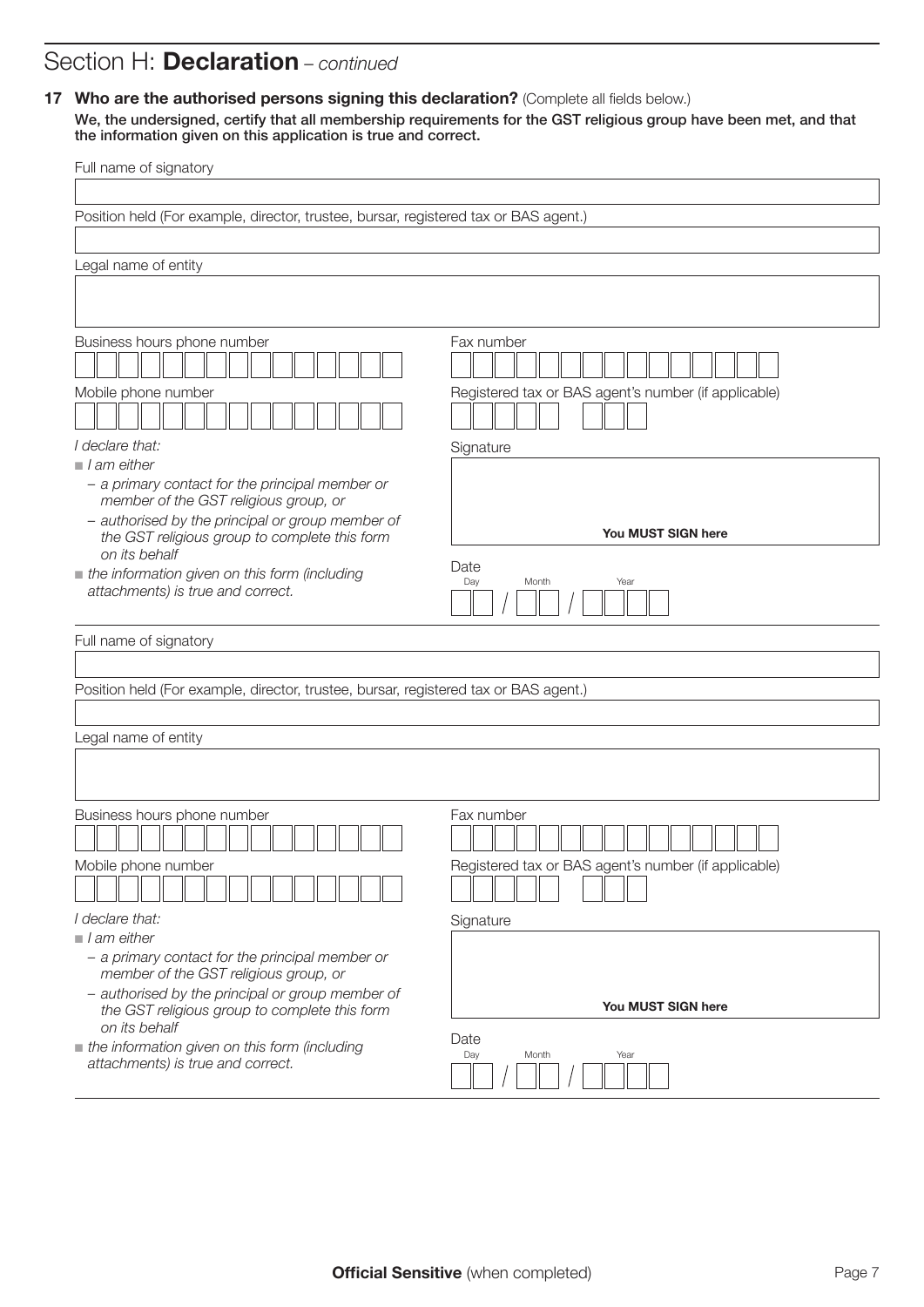# Section H: Declaration – *continued*

| Full name of signatory                                                                                                                                                                                                      |                                                                    |  |  |
|-----------------------------------------------------------------------------------------------------------------------------------------------------------------------------------------------------------------------------|--------------------------------------------------------------------|--|--|
|                                                                                                                                                                                                                             |                                                                    |  |  |
| Position held (For example, director, trustee, bursar, registered tax or BAS agent.)                                                                                                                                        |                                                                    |  |  |
|                                                                                                                                                                                                                             |                                                                    |  |  |
| Legal name of entity                                                                                                                                                                                                        |                                                                    |  |  |
|                                                                                                                                                                                                                             |                                                                    |  |  |
| Business hours phone number<br>Mobile phone number<br>I declare that:                                                                                                                                                       | Fax number<br>Registered tax or BAS agent's number (if applicable) |  |  |
| $\blacksquare$ I am either                                                                                                                                                                                                  | Signature                                                          |  |  |
| - a primary contact for the principal member or<br>member of the GST religious group, or<br>- authorised by the principal or group member of<br>the GST religious group to complete this form                               | You MUST SIGN here                                                 |  |  |
| on its behalf<br>the information given on this form (including<br>attachments) is true and correct.                                                                                                                         | Date<br>Day<br>Month<br>Year                                       |  |  |
| Full name of signatory                                                                                                                                                                                                      |                                                                    |  |  |
|                                                                                                                                                                                                                             |                                                                    |  |  |
| Position held (For example, director, trustee, bursar, registered tax or BAS agent.)                                                                                                                                        |                                                                    |  |  |
|                                                                                                                                                                                                                             |                                                                    |  |  |
| Legal name of entity                                                                                                                                                                                                        |                                                                    |  |  |
|                                                                                                                                                                                                                             |                                                                    |  |  |
| Business hours phone number<br>Mobile phone number                                                                                                                                                                          | Fax number<br>Registered tax or BAS agent's number (if applicable) |  |  |
|                                                                                                                                                                                                                             |                                                                    |  |  |
| I declare that:                                                                                                                                                                                                             | Signature                                                          |  |  |
| $\blacksquare$ I am either<br>- a primary contact for the principal member or<br>member of the GST religious group, or<br>- authorised by the principal or group member of<br>the GST religious group to complete this form | You MUST SIGN here                                                 |  |  |
| on its behalf<br>the information given on this form (including<br>attachments) is true and correct.                                                                                                                         | Date<br>Day<br>Month<br>Year                                       |  |  |